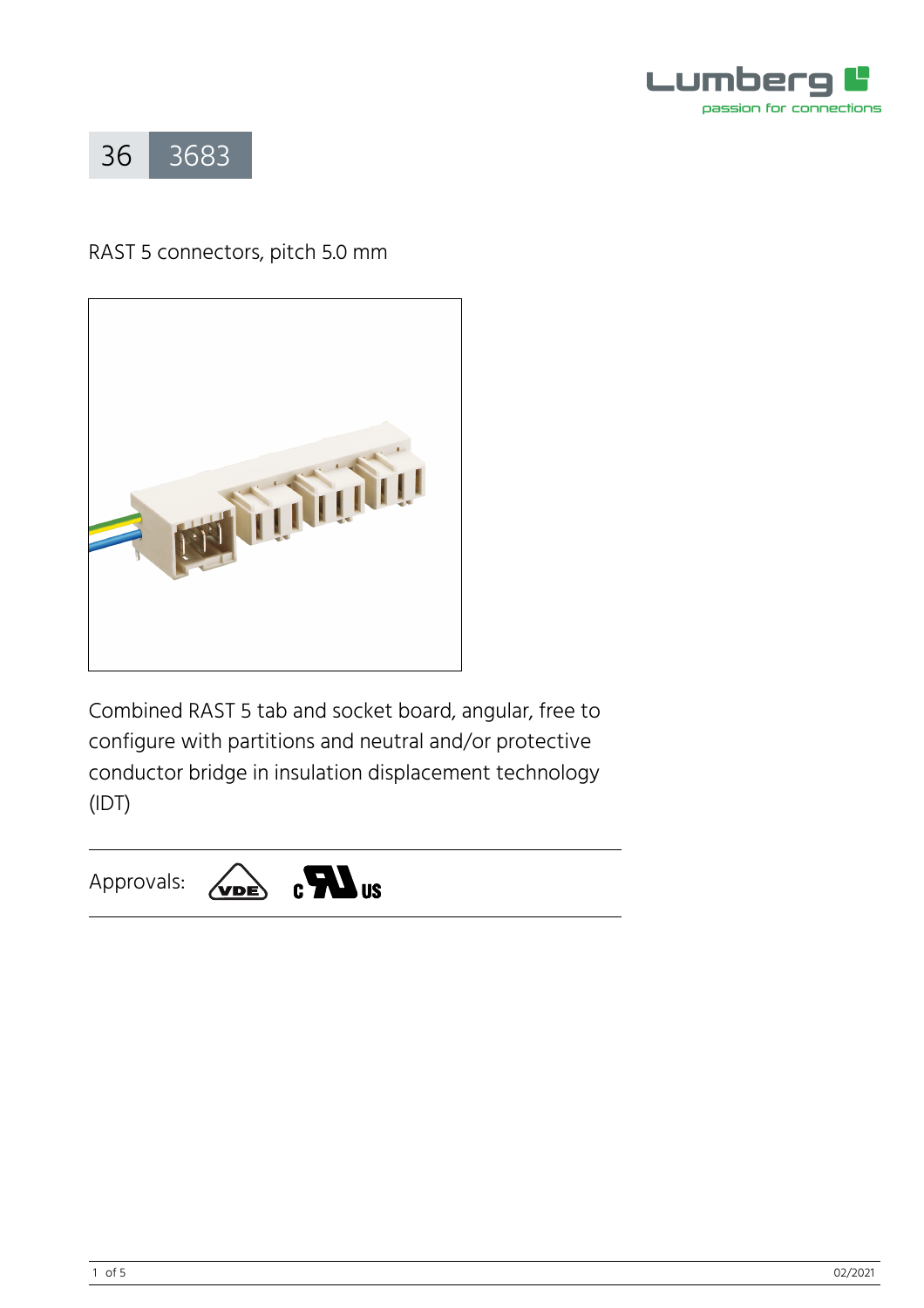

36 [3683](https://www.lumberg.com/en/products/product/3683)





 $A - A$ 

# $(20)$  $92$ ٠ģ  $\star$ h

## Environmental conditions

Temperature range  $-40 \degree C/120 \degree C^1$ <sup>1</sup> upper limit temperature (insulating body) RTI (electric) according to UL Yellow Card

#### Materials

| Insulating body                                         | PA GF, V-0 according to UL94 <sup>1</sup> |
|---------------------------------------------------------|-------------------------------------------|
| Contact spring                                          | CuSn, tin-plated                          |
| Contact tab with insulation<br>displacement terminal    | CuSn, pre-nickel and tin-plated           |
| Contact tab without insulation<br>displacement terminal | CuZn, pre-nickel and tin-plated           |

<sup>1</sup> component glow wire resistant (GWT 750 °C), testing acc. to IEC 60695-2-11, assessment acc. to IEC 60335-1 (flame < 2 s)

#### Mechanical data

| Contact tab              | 6.3 x 0.8 mm according to DIN<br>42644 |
|--------------------------|----------------------------------------|
| Bridge conductor         | stranded wire LiY 0.75 mm <sup>2</sup> |
| Insertion force/contact  | $\leq 4.0 N$                           |
| Withdrawal force/contact | $\geq$ 1.0 N                           |
|                          |                                        |

### Electrical data (at Tamb 20 °C)

| 10 A (Tamb 70 °C, VDE/ULus)<br>7 A (Tamb 70 °C, cUL) |
|------------------------------------------------------|
|                                                      |
| IIIa (IEC)/2 (UL) (CTI ≥ 250)                        |
|                                                      |
|                                                      |
|                                                      |
|                                                      |

#### Associated products

| Counterparts |            |               |
|--------------|------------|---------------|
| ේ 3611       | $C$ 3615   | ₹ 3615-1      |
| ේ 3615-2     | $C$ 3615-3 | $C$ 3618      |
| ේ 3618-1     | $C$ 3618-2 | $C$ 3618-3    |
| Z 361899     | 7361899-1  | ■ 361899-2    |
| 7361899-3    | $C = 3623$ | Z 3623 01 V01 |
| ේ 3626       | $C = 3647$ |               |
|              |            |               |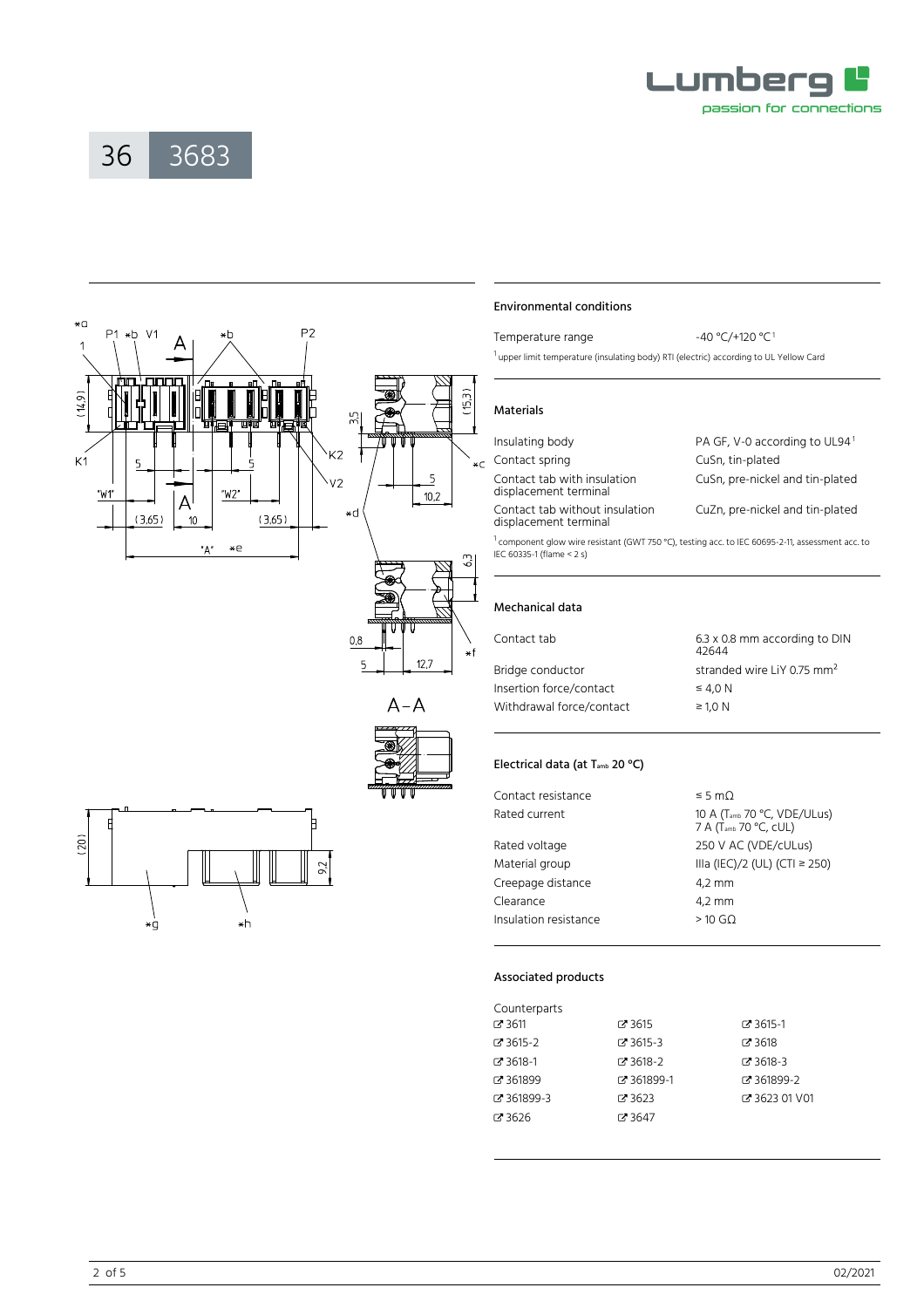





types of tab contacts – and types of socket contacts





a

b















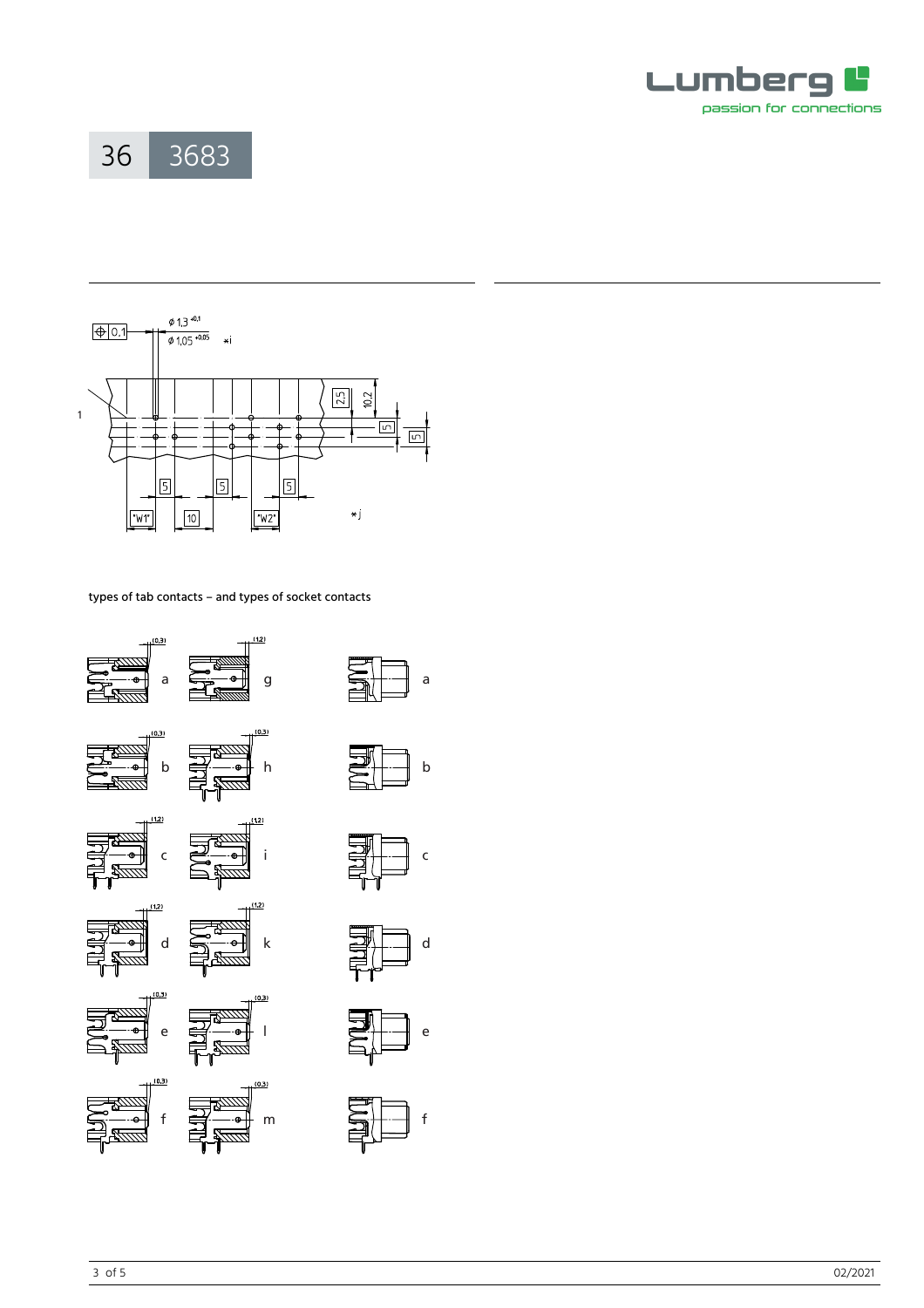



- \*a K = keying
	- P = positioning V = lock/space for lock
- \*b partition, space for frames of counterparts
- \*c printed circuit board
- \*d insulation displacement contacts with neutral/protective conductor bridges
- \*e A = (P 1) x 5 + (W 5) x Y, max. 135 mm with one-piece insulating body P = poles
	- W1 = 7.5 mm/10.0 mm W<sub>2</sub> = 7.5 mm/12.5 mm/15.0 mm
	- Y = number of partitions (at least 1 partition every 12 contacts)
- \*f pre-mating protective contact, protruding 1.5 mm, possible at any position
- \*g tab header<br>\*h socket boar
- \*h socket board<br>\*i bore hole dia
- bore hole diameter 1.05 mm for press-fit of solder pins in printed circuit board
- \*j example for printed circuit board layout, solder side view